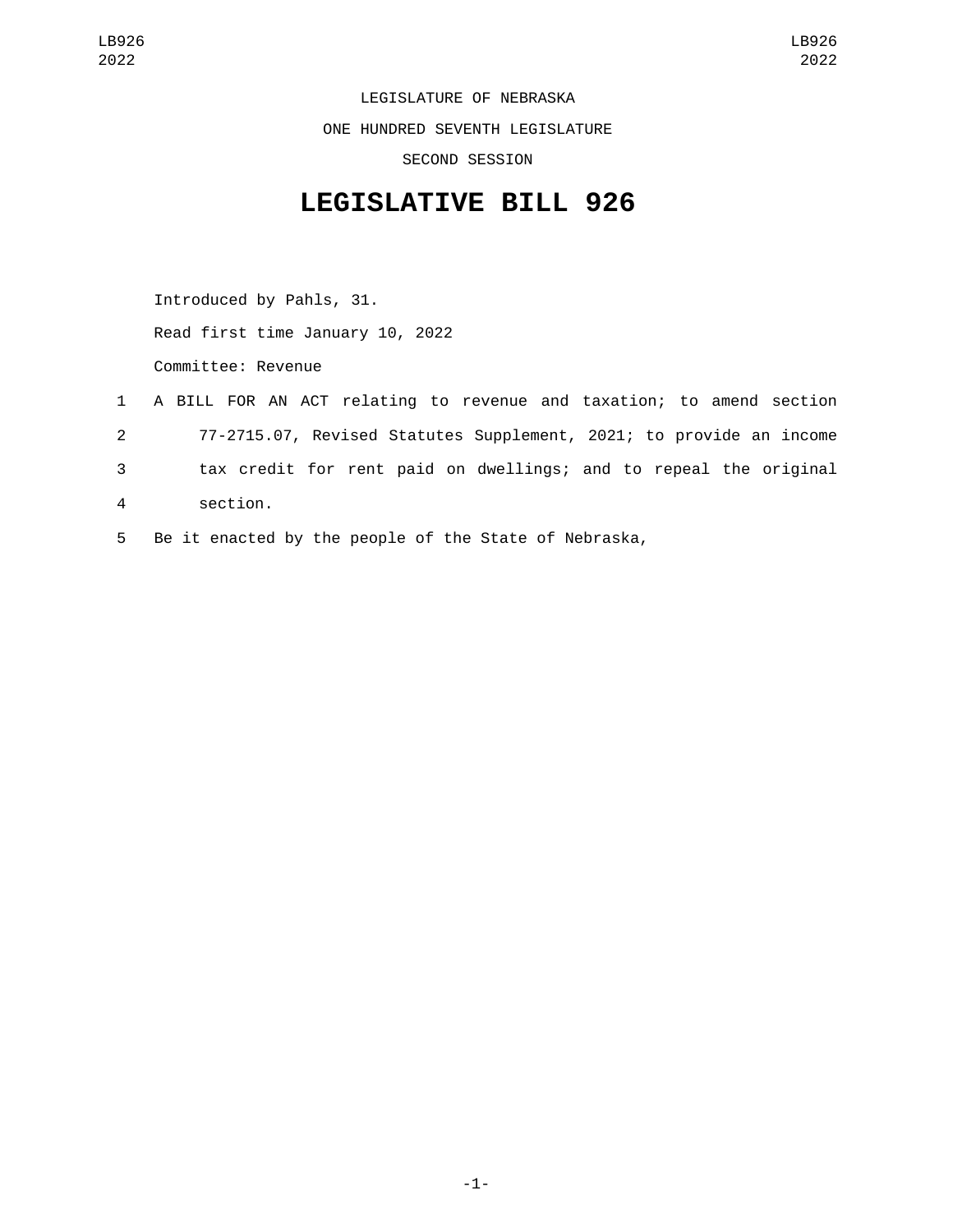Section 1. Section 77-2715.07, Revised Statutes Supplement, 2021, is 2 amended to read:

 77-2715.07 (1) There shall be allowed to qualified resident individuals as a nonrefundable credit against the income tax imposed by 5 the Nebraska Revenue Act of 1967:

 (a) A credit equal to the federal credit allowed under section 22 of 7 the Internal Revenue Code; and

 (b) A credit for taxes paid to another state as provided in section 9 77-2730.

 (2) There shall be allowed to qualified resident individuals against the income tax imposed by the Nebraska Revenue Act of 1967:

 (a) For returns filed reporting federal adjusted gross incomes of greater than twenty-nine thousand dollars, a nonrefundable credit equal to twenty-five percent of the federal credit allowed under section 21 of the Internal Revenue Code of 1986, as amended, except that for taxable years beginning or deemed to begin on or after January 1, 2015, such nonrefundable credit shall be allowed only if the individual would have received the federal credit allowed under section 21 of the code after adding back in any carryforward of a net operating loss that was deducted pursuant to such section in determining eligibility for the federal 21 credit;

 (b) For returns filed reporting federal adjusted gross income of twenty-nine thousand dollars or less, a refundable credit equal to a percentage of the federal credit allowable under section 21 of the Internal Revenue Code of 1986, as amended, whether or not the federal credit was limited by the federal tax liability. The percentage of the federal credit shall be one hundred percent for incomes not greater than twenty-two thousand dollars, and the percentage shall be reduced by ten percent for each one thousand dollars, or fraction thereof, by which the reported federal adjusted gross income exceeds twenty-two thousand dollars, except that for taxable years beginning or deemed to begin on or

-2-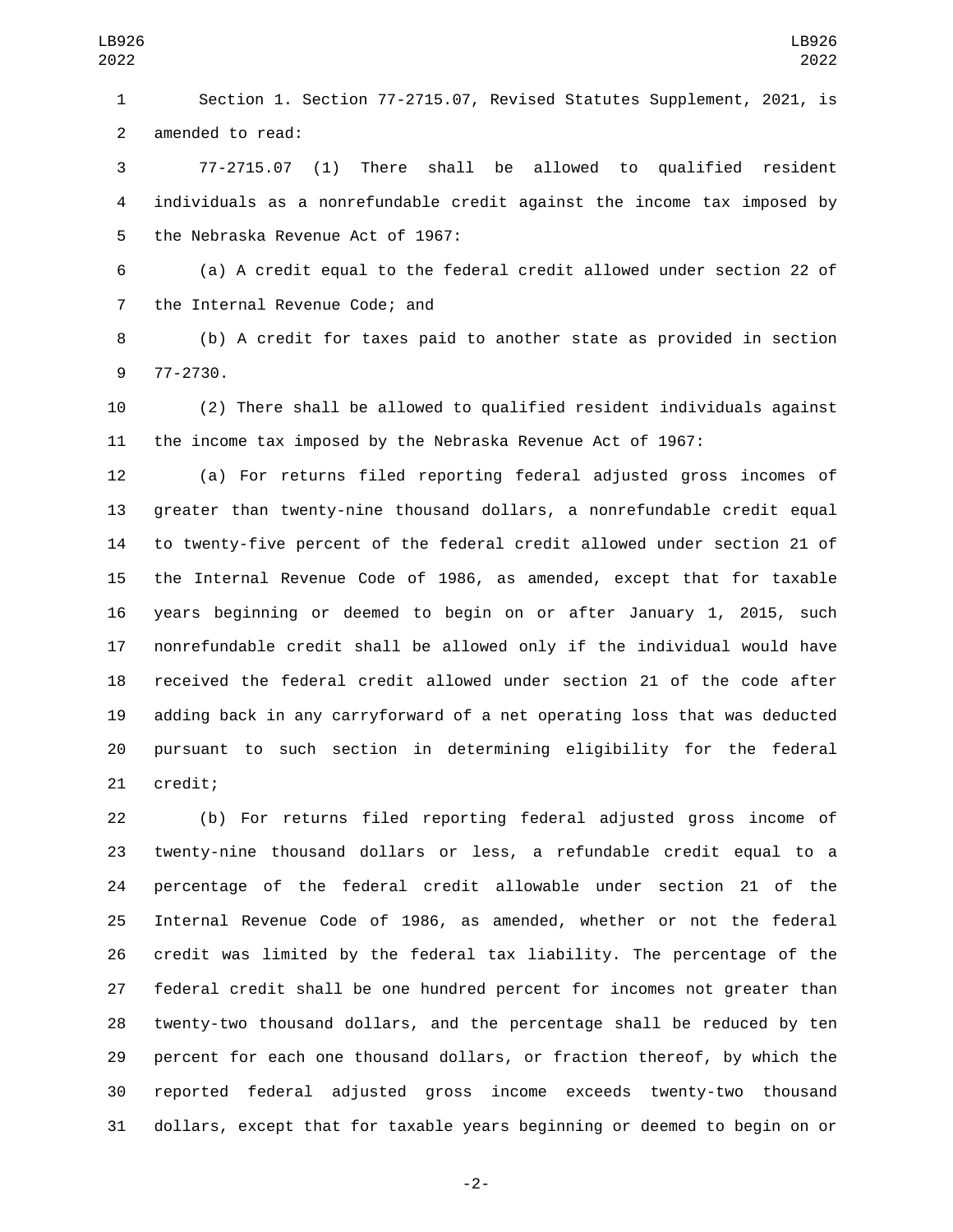after January 1, 2015, such refundable credit shall be allowed only if the individual would have received the federal credit allowed under section 21 of the code after adding back in any carryforward of a net operating loss that was deducted pursuant to such section in determining 5 eligibility for the federal credit;

 (c) A refundable credit as provided in section 77-5209.01 for individuals who qualify for an income tax credit as a qualified beginning farmer or livestock producer under the Beginning Farmer Tax Credit Act for all taxable years beginning or deemed to begin on or after January 1, 2006, under the Internal Revenue Code of 1986, as amended;

 (d) A refundable credit for individuals who qualify for an income tax credit under the Angel Investment Tax Credit Act, the Nebraska Advantage Microenterprise Tax Credit Act, the Nebraska Advantage Research and Development Act, or the Volunteer Emergency Responders Incentive Act; 15 and

 (e) A refundable credit equal to ten percent of the federal credit allowed under section 32 of the Internal Revenue Code of 1986, as amended, except that for taxable years beginning or deemed to begin on or after January 1, 2015, such refundable credit shall be allowed only if the individual would have received the federal credit allowed under section 32 of the code after adding back in any carryforward of a net operating loss that was deducted pursuant to such section in determining 23 eligibility for the federal credit.

 (3) There shall be allowed to all individuals as a nonrefundable credit against the income tax imposed by the Nebraska Revenue Act of 26 1967:

 (a) A credit for personal exemptions allowed under section 77-2716.01;28

 (b) A credit for contributions to certified community betterment programs as provided in the Community Development Assistance Act. Each partner, each shareholder of an electing subchapter S corporation, each

-3-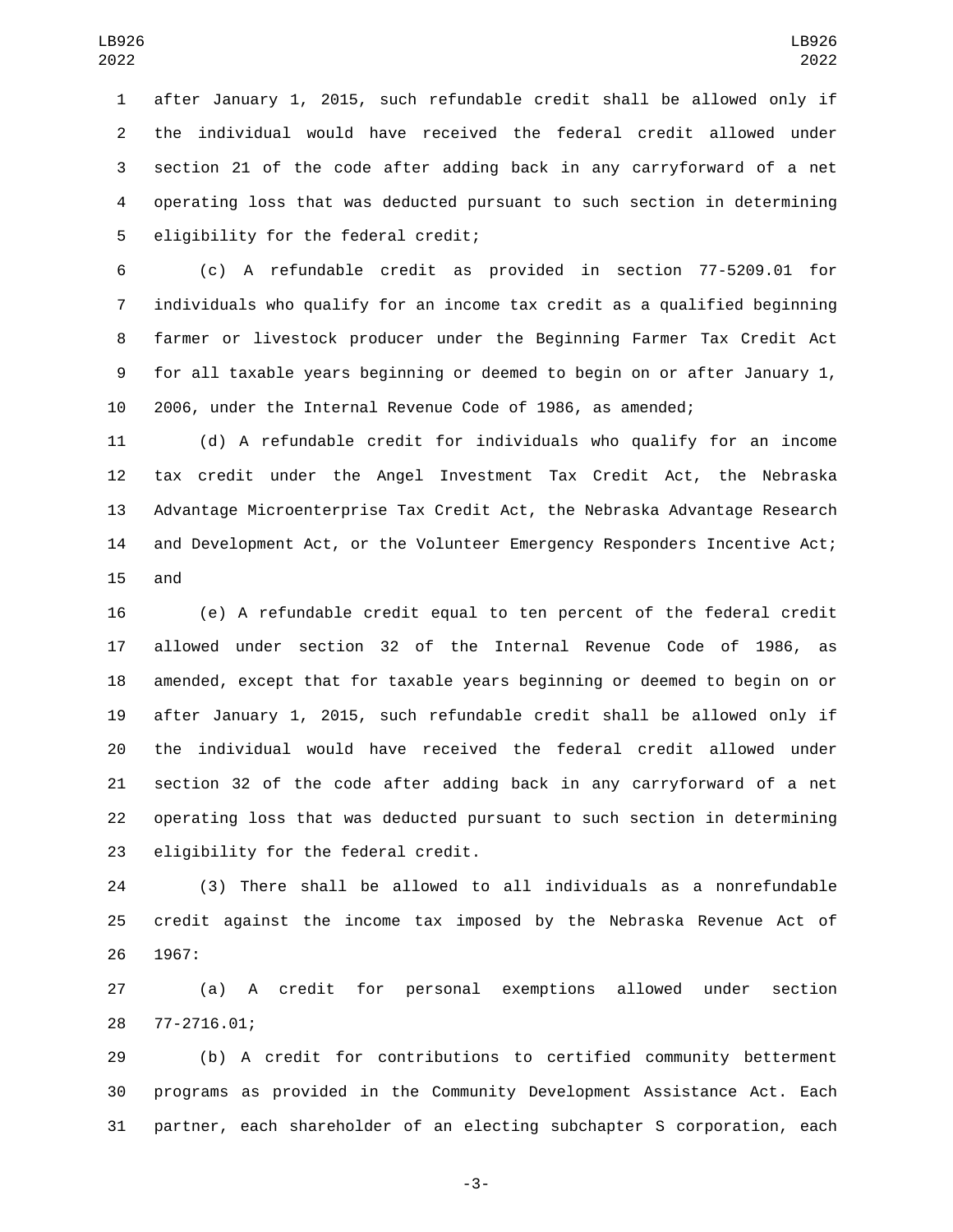beneficiary of an estate or trust, or each member of a limited liability company shall report his or her share of the credit in the same manner and proportion as he or she reports the partnership, subchapter S corporation, estate, trust, or limited liability company income;

 (c) A credit for investment in a biodiesel facility as provided in 6 section 77-27,236;

 (d) A credit as provided in the New Markets Job Growth Investment 8 Act;

 (e) A credit as provided in the Nebraska Job Creation and Mainstreet 10 Revitalization Act;

(f) A credit to employers as provided in section 77-27,238; and

(g) A credit as provided in the Affordable Housing Tax Credit Act.

 (4) There shall be allowed as a credit against the income tax 14 imposed by the Nebraska Revenue Act of 1967:

 (a) A credit to all resident estates and trusts for taxes paid to 16 another state as provided in section 77-2730;

 (b) A credit to all estates and trusts for contributions to certified community betterment programs as provided in the Community 19 Development Assistance Act; and

 (c) A refundable credit for individuals who qualify for an income tax credit as an owner of agricultural assets under the Beginning Farmer Tax Credit Act for all taxable years beginning or deemed to begin on or after January 1, 2009, under the Internal Revenue Code of 1986, as amended. The credit allowed for each partner, shareholder, member, or beneficiary of a partnership, corporation, limited liability company, or estate or trust qualifying for an income tax credit as an owner of agricultural assets under the Beginning Farmer Tax Credit Act shall be equal to the partner's, shareholder's, member's, or beneficiary's portion of the amount of tax credit distributed pursuant to subsection (6) of 30 section 77-5211.

(5)(a) For all taxable years beginning on or after January 1, 2007,

-4-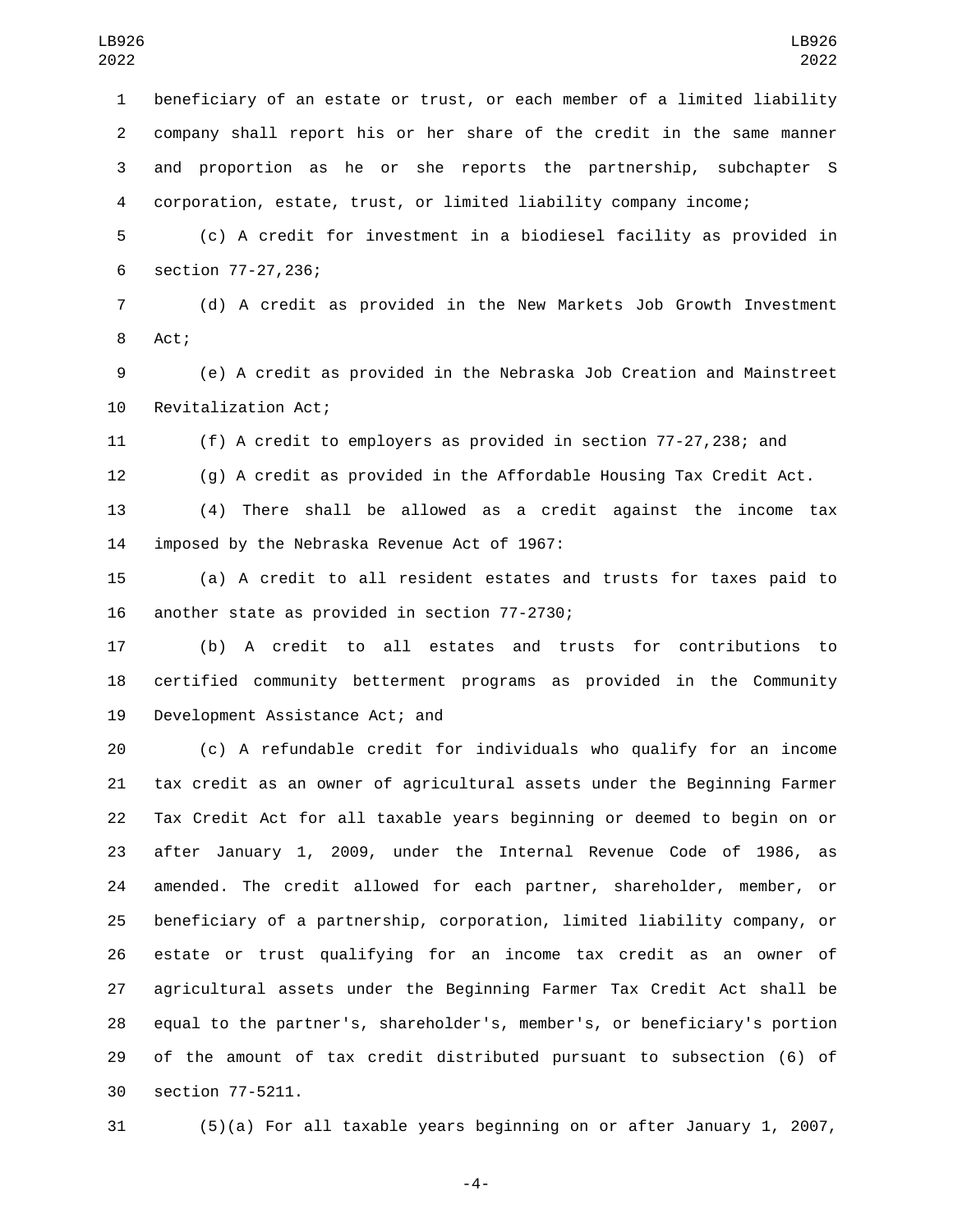and before January 1, 2009, under the Internal Revenue Code of 1986, as amended, there shall be allowed to each partner, shareholder, member, or beneficiary of a partnership, subchapter S corporation, limited liability company, or estate or trust a nonrefundable credit against the income tax imposed by the Nebraska Revenue Act of 1967 equal to fifty percent of the partner's, shareholder's, member's, or beneficiary's portion of the amount of franchise tax paid to the state under sections 77-3801 to 8 77-3807 by a financial institution.

 (b) For all taxable years beginning on or after January 1, 2009, under the Internal Revenue Code of 1986, as amended, there shall be allowed to each partner, shareholder, member, or beneficiary of a partnership, subchapter S corporation, limited liability company, or estate or trust a nonrefundable credit against the income tax imposed by the Nebraska Revenue Act of 1967 equal to the partner's, shareholder's, member's, or beneficiary's portion of the amount of franchise tax paid to the state under sections 77-3801 to 77-3807 by a financial institution.

 (c) Each partner, shareholder, member, or beneficiary shall report his or her share of the credit in the same manner and proportion as he or she reports the partnership, subchapter S corporation, limited liability company, or estate or trust income. If any partner, shareholder, member, or beneficiary cannot fully utilize the credit for that year, the credit 22 may not be carried forward or back.

 (6) There shall be allowed to all individuals nonrefundable credits against the income tax imposed by the Nebraska Revenue Act of 1967 as provided in section 77-3604 and refundable credits against the income tax imposed by the Nebraska Revenue Act of 1967 as provided in section 27 77-3605.

 (7)(a) For taxable years beginning or deemed to begin on or after January 1, 2020, and before January 1, 2026, under the Internal Revenue Code of 1986, as amended, a nonrefundable credit against the income tax imposed by the Nebraska Revenue Act of 1967 in the amount of five

-5-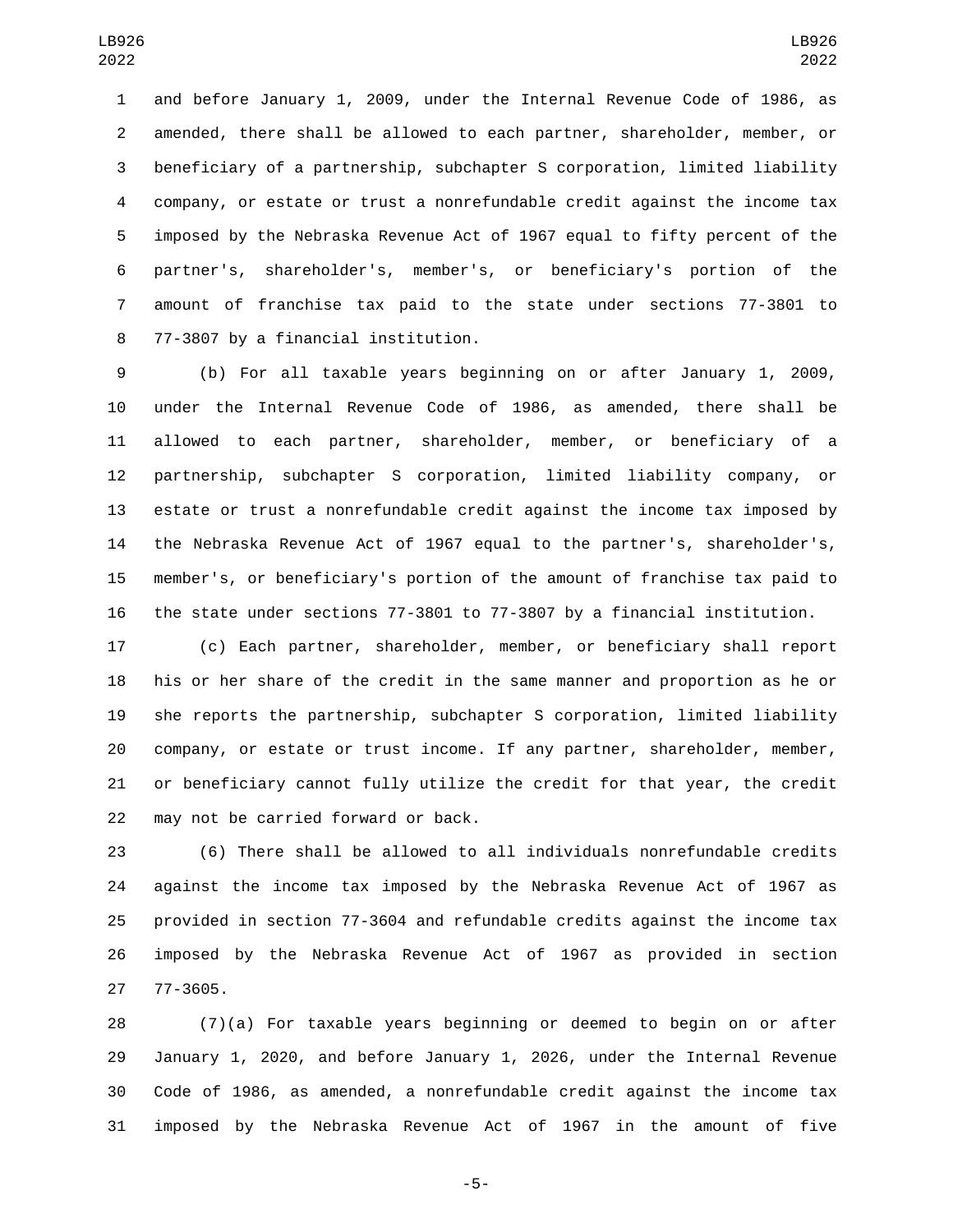thousand dollars shall be allowed to any individual who purchases a residence during the taxable year if such residence:

 (i) Is located within an area that has been declared an extremely 4 blighted area under section 18-2101.02;

(ii) Is the individual's primary residence; and

 (iii) Was not purchased from a family member of the individual or a 7 family member of the individual's spouse.

 (b) The credit provided in this subsection shall be claimed for the taxable year in which the residence is purchased. If the individual cannot fully utilize the credit for such year, the credit may be carried forward to subsequent taxable years until fully utilized.

 (c) No more than one credit may be claimed under this subsection 13 with respect to a single residence.

 (d) The credit provided in this subsection shall be subject to recapture by the Department of Revenue if the individual claiming the credit sells or otherwise transfers the residence or quits using the residence as his or her primary residence within five years after the end of the taxable year in which the credit was claimed.

 (e) For purposes of this subsection, family member means an individual's spouse, child, parent, brother, sister, grandchild, or grandparent, whether by blood, marriage, or adoption.

 (8) There shall be allowed to all individuals refundable credits against the income tax imposed by the Nebraska Revenue Act of 1967 as provided in the Nebraska Property Tax Incentive Act and the Renewable 25 Chemical Production Tax Credit Act.

 (9)(a) For taxable years beginning or deemed to begin on or after January 1, 2022, under the Internal Revenue Code of 1986, as amended, a refundable credit against the income tax imposed by the Nebraska Revenue Act of 1967 shall be allowed to the parent of a stillborn child if:

 (i) A fetal death certificate is filed pursuant to subsection (1) of 31 section 71-606 for such child;

-6-